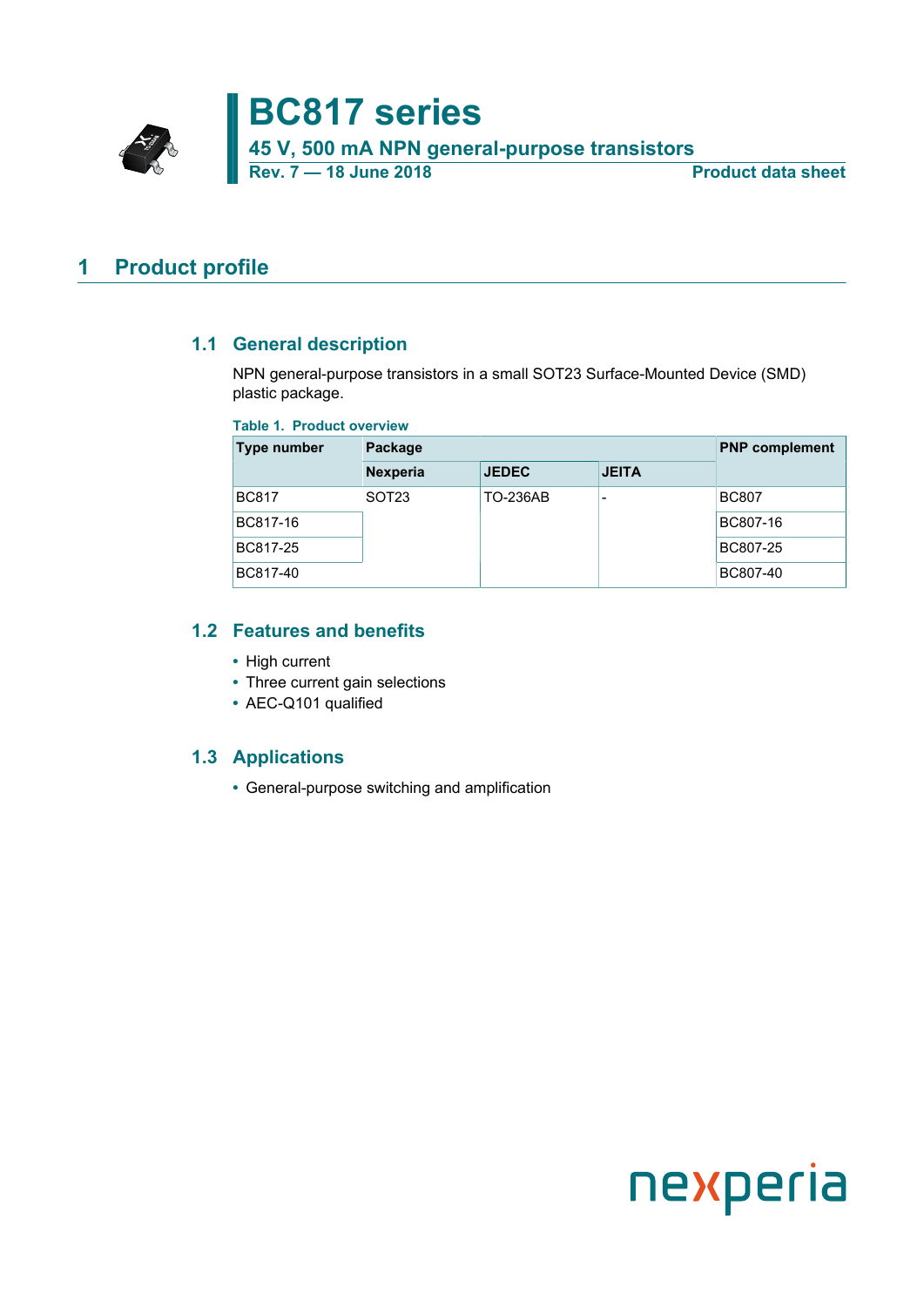**45 V, 500 mA NPN general-purpose transistors**

### <span id="page-1-1"></span><span id="page-1-0"></span>**1.4 Quick reference data**

#### **Table 2. Quick reference data**

*Tamb = 25 °C unless otherwise specified.*

| Symbol           | <b>Parameter</b>          | <b>Conditions</b>              |       | <b>Min</b> | <b>Typ</b>               | <b>Max</b> | <b>Unit</b> |
|------------------|---------------------------|--------------------------------|-------|------------|--------------------------|------------|-------------|
| V <sub>CEO</sub> | collector-emitter voltage | open base                      |       |            |                          | 45         | ٧           |
| $I_{\rm C}$      | collector current         |                                |       |            | $\overline{\phantom{a}}$ | 500        | mA          |
| $I_{CM}$         | peak collector current    | single pulse; $t_p \leq 1$ ms  |       |            | $\overline{\phantom{0}}$ |            | A           |
| $h_{FE}$         | <b>BC817</b>              | $V_{CE}$ = 1 V; $I_C$ = 100 mA | $[1]$ | 100        | -                        | 600        |             |
|                  | BC817-16                  |                                | [1]   | 100        | -                        | 250        |             |
|                  | BC817-25                  |                                | $[1]$ | 160        | $\overline{\phantom{a}}$ | 400        |             |
|                  | BC817-40                  |                                | [1]   | 250        | -                        | 600        |             |

[1] pulsed;  $t_p \le 300$  μs;  $\delta \le 0.02$ 

# <span id="page-1-2"></span>**2 Pinning information**

| <b>Table 3. Pinning</b> |        |                    |                    |                       |
|-------------------------|--------|--------------------|--------------------|-----------------------|
| Pin                     | Symbol | <b>Description</b> | Simplified outline | <b>Graphic symbol</b> |
| <b>SOT23</b>            |        |                    |                    |                       |
|                         | B      | base               |                    |                       |
| 2                       | Е      | emitter            | ۍ                  | C                     |
| Ι3                      | C      | collector          | 2                  | В<br>E<br>sym123      |

# <span id="page-1-3"></span>**3 Ordering information**

### **Table 4. Ordering information**

| Type number  | Package         |                                          |                   |  |  |  |
|--------------|-----------------|------------------------------------------|-------------------|--|--|--|
|              | <b>Name</b>     | <b>Description</b>                       | Version           |  |  |  |
| <b>BC817</b> | <b>TO-236AB</b> | Plastic surface-mounted package; 3 leads | SOT <sub>23</sub> |  |  |  |
| BC817-16     |                 |                                          |                   |  |  |  |
| BC817-25     |                 |                                          |                   |  |  |  |
| BC817-40     |                 |                                          |                   |  |  |  |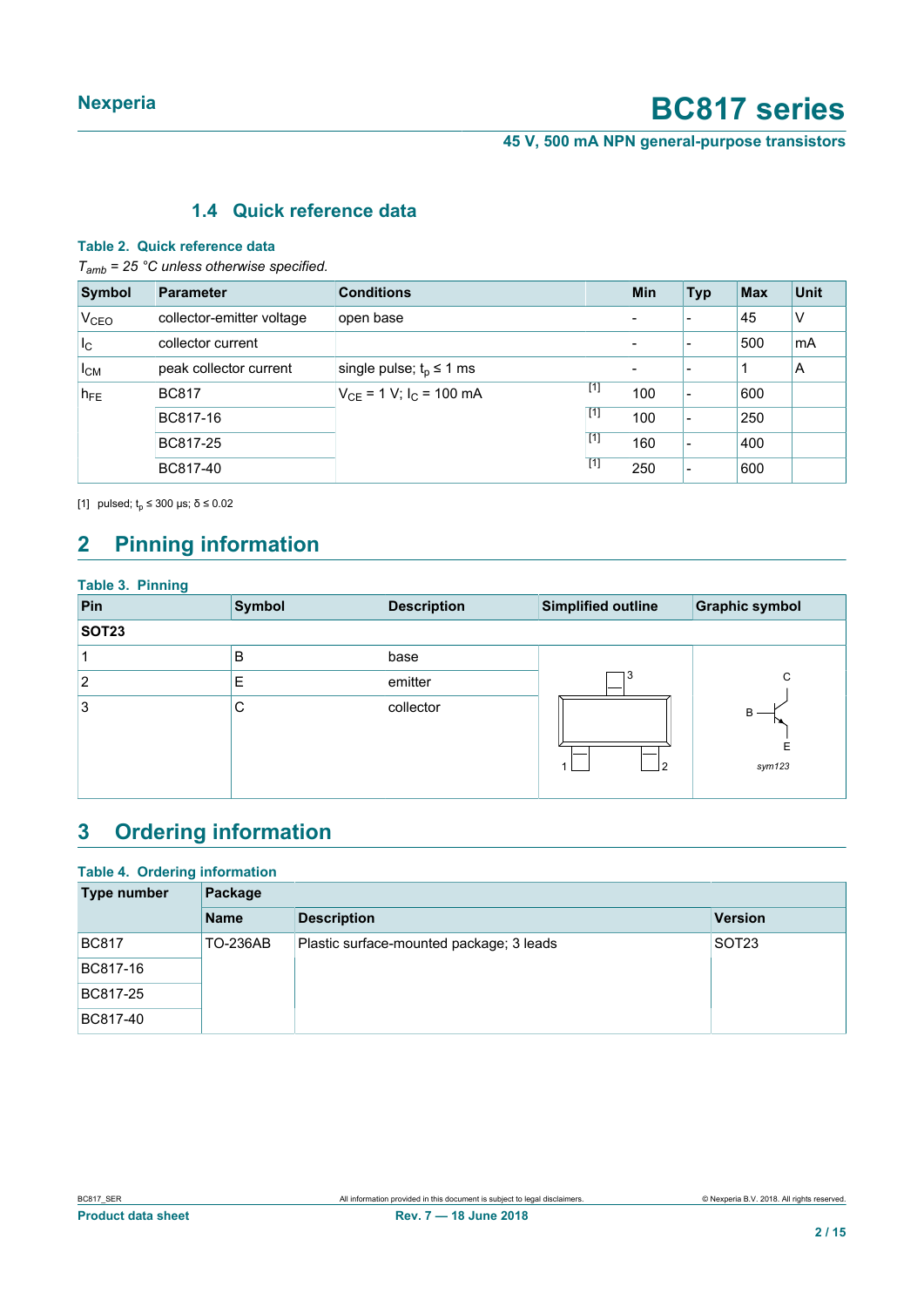**45 V, 500 mA NPN general-purpose transistors**

### <span id="page-2-3"></span><span id="page-2-1"></span><span id="page-2-0"></span>**4 Marking**

<span id="page-2-2"></span>

| <b>Table 5. Marking</b> |  |                     |  |  |  |  |
|-------------------------|--|---------------------|--|--|--|--|
| <b>Type number</b>      |  | <b>Marking code</b> |  |  |  |  |
| <b>BC817</b>            |  | $^{[1]}$ 6D%        |  |  |  |  |
| BC817-16                |  | [1] 6A%             |  |  |  |  |
| BC817-25                |  | [1] 6B%             |  |  |  |  |
| BC817-40                |  | $^{[1]}$ 6C%        |  |  |  |  |

[1] % = placeholder for manufacturing site code

### <span id="page-2-4"></span>**5 Limiting values**

#### **Table 6. Limiting values**

*In accordance with the Absolute Maximum Rating System (IEC 60134).*

| <b>Symbol</b>             | Parameter                 | <b>Conditions</b>               | Min   | <b>Max</b> | <b>Unit</b> |
|---------------------------|---------------------------|---------------------------------|-------|------------|-------------|
| V <sub>CBO</sub>          | collector-base voltage    | open emitter                    | ۳     | 50         | ٧           |
| V <sub>CEO</sub>          | collector-emitter voltage | open base                       |       | 45         | ٧           |
| V <sub>EBO</sub>          | emitter-base voltage      | open collector                  | -     | 5          | ٧           |
| $I_{\rm C}$               | collector current         |                                 | ۰     | 500        | mA          |
| $I_{CM}$                  | peak collector current    | single pulse; $t_0 \leq 1$ ms   | -     | 1          | A           |
| <b>I</b> <sub>BM</sub>    | peak base current         | single pulse; $t_0 \le 1$ ms    | -     | 200        | mA          |
| $P_{\text{tot}}$          | total power dissipation   | [1] [2]<br>$T_{amb} \leq 25 °C$ |       | 250        | mW          |
|                           |                           | [3] [2]                         |       | 345        | mW          |
| $T_j$                     | junction temperature      |                                 | -     | 150        | $^{\circ}C$ |
| $T_{\mathsf{amb}}$        | ambient temperature       |                                 | $-65$ | 150        | $^{\circ}C$ |
| $\mathsf{T}_{\text{stg}}$ | storage temperature       |                                 | $-65$ | 150        | °C          |

[1] Device mounted on an FR4 Printed-Circuit-Board (PCB); single-sided copper; tin-plated and standard footprint.

[2] Valid for all available selection groups.<br>[3] Device mounted on an FR4 Printed-Circuit-Board (PCB); single-sided copper; tin-plated; mounting pad for collector 1 cm<sup>2</sup>.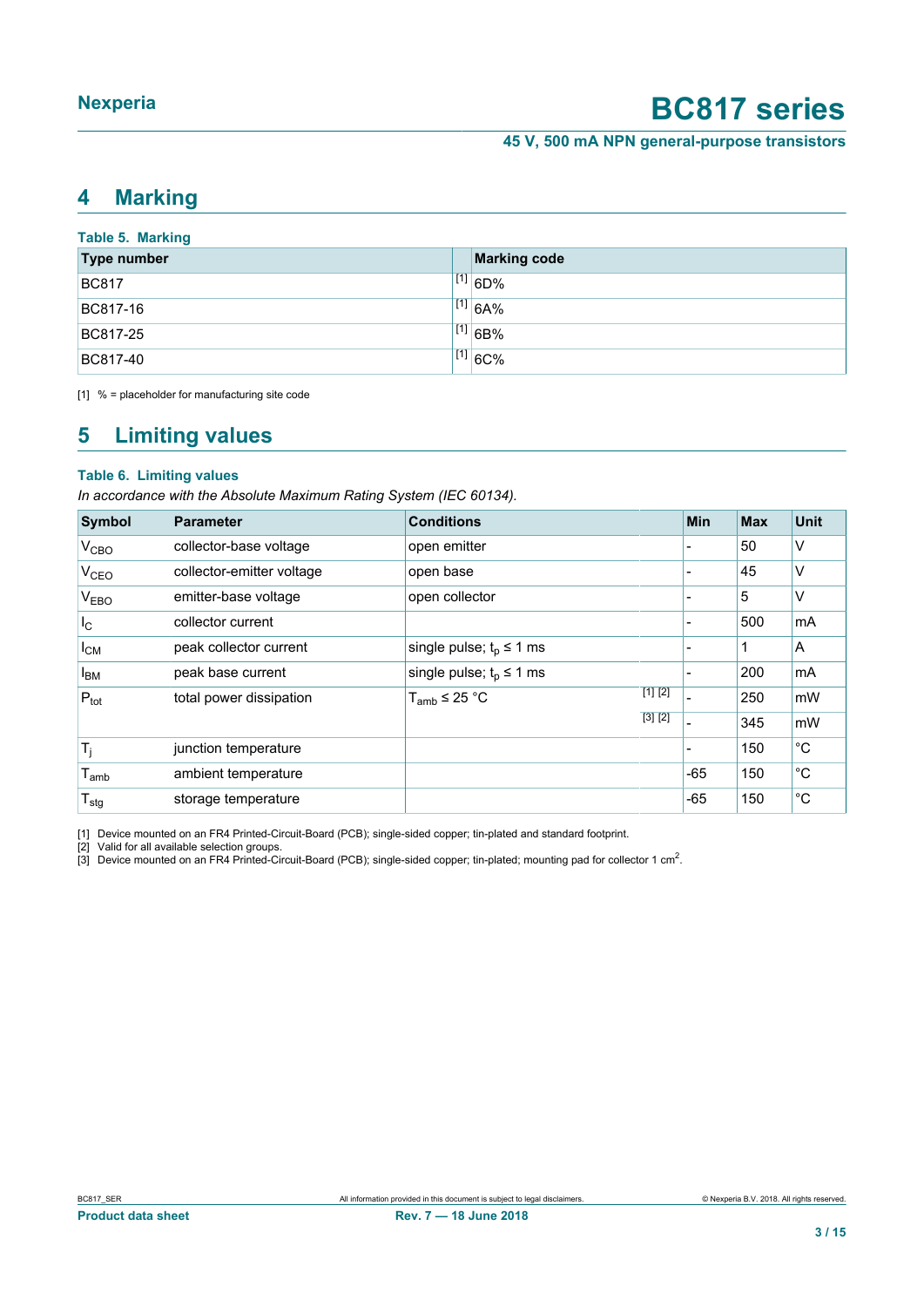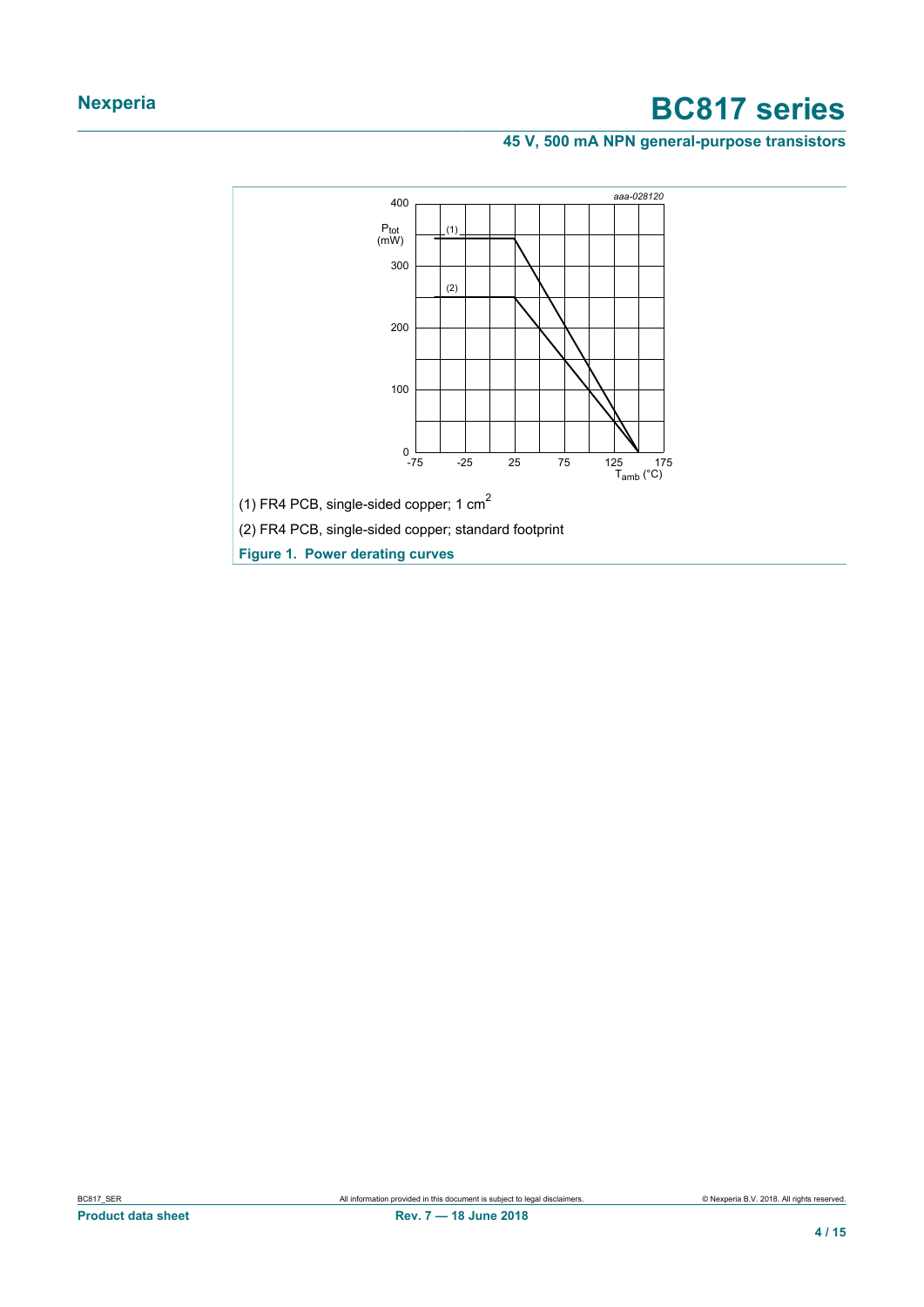**45 V, 500 mA NPN general-purpose transistors**

### <span id="page-4-3"></span><span id="page-4-1"></span><span id="page-4-0"></span>**6 Thermal characteristics**

#### <span id="page-4-2"></span>**Table 7. Thermal characteristics**

| <b>Symbol</b> | Parameter                        | <b>Conditions</b> |         | Min | <b>Typ</b> | <b>Max</b> | Unit |
|---------------|----------------------------------|-------------------|---------|-----|------------|------------|------|
| $R_{th(i-a)}$ | thermal resistance from junction | In free air       | [1] [2] |     |            | 500        | K/W  |
|               | to ambient                       |                   | [3] [2] |     |            | 362        | K/W  |

[1] Device mounted on an FR4 Printed-Circuit-Board (PCB); single-sided copper; tin-plated and standard footprint.<br>[2] Valid for all available selection groups.

Valid for all available selection groups.

[3] Device mounted on an FR4 Printed-Circuit-Board (PCB); single-sided copper; tin-plated; mounting pad for collector 1 cm<sup>2</sup>.

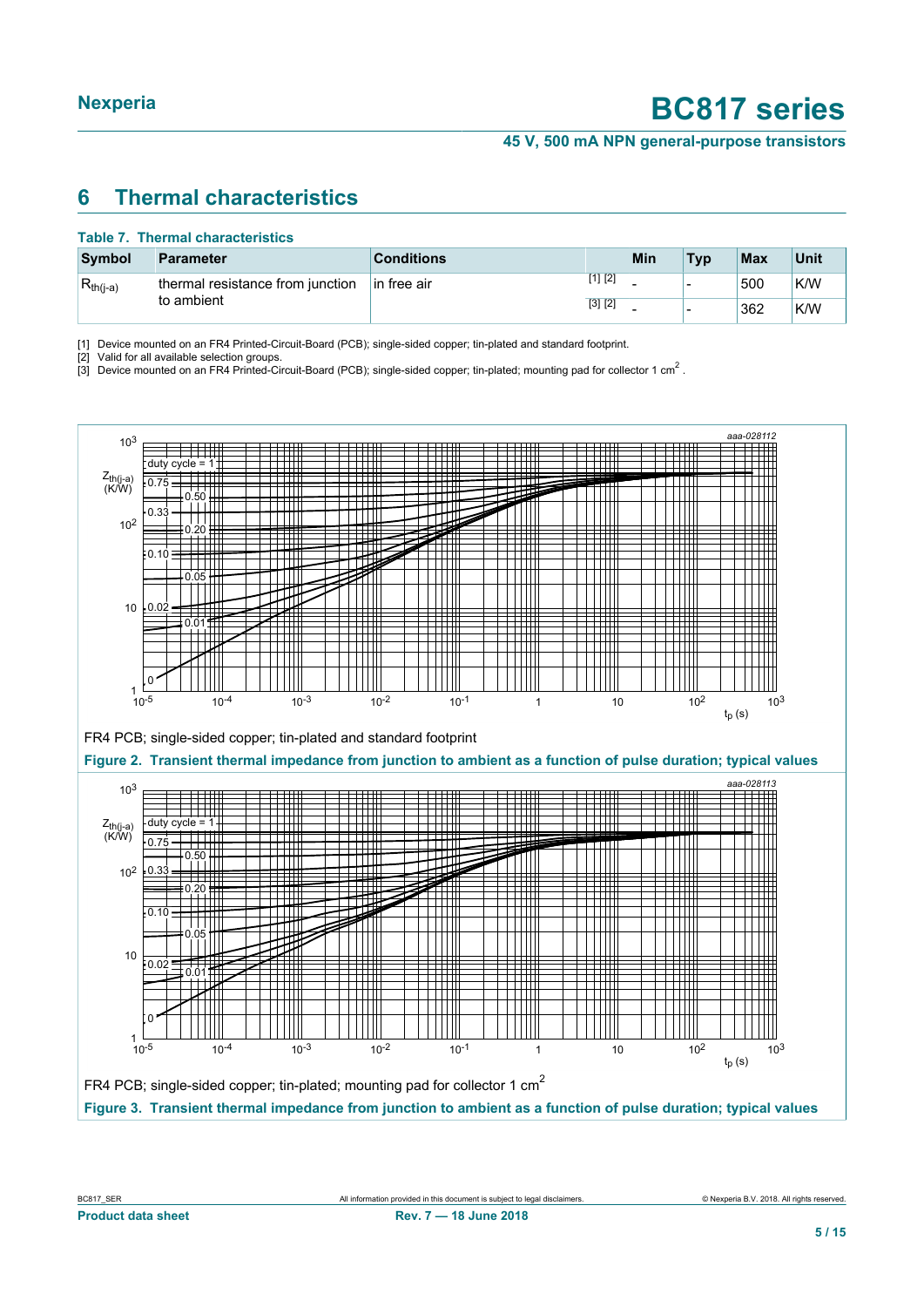**45 V, 500 mA NPN general-purpose transistors**

## <span id="page-5-2"></span><span id="page-5-1"></span><span id="page-5-0"></span>**7 Characteristics**

#### **Table 8. Characteristics**

*Tamb = 25 °C unless otherwise specified.*

| <b>Symbol</b> | <b>Parameter</b>                        | <b>Conditions</b>                                              |         | <b>Min</b>     | <b>Typ</b>               | <b>Max</b>               | <b>Unit</b> |
|---------------|-----------------------------------------|----------------------------------------------------------------|---------|----------------|--------------------------|--------------------------|-------------|
| $V_{(BR)CBO}$ | collector-base<br>breakdown voltage     | $I_C$ = 100 µA; $I_E$ = 0 A                                    |         | 50             |                          |                          | V           |
| $V_{(BR)CEO}$ | collector-emitter<br>breakdown voltage  | $I_C$ = 10 mA; $I_B$ = 0 A                                     |         | 45             |                          |                          | V           |
| $V_{(BR)EBO}$ | emitter-base<br>breakdown voltage       | $I_F$ = 100 µA; $I_C$ = 0 A                                    |         | 5              |                          |                          | V           |
| $I_{CBO}$     | collector-base                          | $V_{CB}$ = 20 V; $I_E$ = 0 A                                   |         |                |                          | 100                      | nA          |
|               | cut-off current                         | $V_{CB}$ = 20 V; I <sub>E</sub> = 0 A; T <sub>i</sub> = 150 °C |         |                |                          | 5                        | μA          |
| <b>IEBO</b>   | emitter-base<br>cut-off current         | $V_{FB} = 5 V$ ; $I_C = 0 A$                                   |         |                |                          | 100                      | nA          |
| $h_{FE}$      | DC current gain                         |                                                                |         |                |                          |                          |             |
|               | <b>BC817</b>                            | $V_{CF}$ = 1 V; $I_C$ = 100 mA                                 | $[1]$   | 100            | $\blacksquare$           | 600                      |             |
|               | BC817-16                                | $V_{CE}$ = 1 V; $I_C$ = 100 mA                                 | $[1]$   | 100            | $\overline{\phantom{a}}$ | 250                      |             |
|               | BC817-25                                | $V_{CF}$ = 1 V; $I_C$ = 100 mA                                 | $[1]$   | 160            | $\blacksquare$           | 400                      |             |
|               | BC817-40                                | $V_{CE}$ = 1 V; $I_C$ = 100 mA                                 | $[1]$   | 250            | $\blacksquare$           | 600                      |             |
| $h_{FE}$      | DC current gain                         | $V_{CE}$ = 1 V; $I_C$ = 500 mA                                 | [1]     | 40             | $\blacksquare$           | $\overline{\phantom{0}}$ |             |
| $V_{CEsat}$   | collector-emitter<br>saturation voltage | $I_C$ = 500 mA; $I_B$ = 50 mA                                  | [1]     |                |                          | 700                      | mV          |
| $V_{BE}$      | base-emitter voltage                    | $V_{CE}$ = 1 V; $I_C$ = 500 mA                                 | [1] [2] | $\overline{a}$ | $\overline{\phantom{a}}$ | 1.2                      | V           |
| $f_T$         | transition frequency                    | $V_{CE}$ = 5 V; I <sub>C</sub> = 10 mA; f = 100 MHz            |         | 100            |                          |                          | <b>MHz</b>  |
| $C_c$         | collector capacitance                   | $V_{CR}$ = 10 V; $I_F = I_A = 0$ A; f = 1 MHz                  |         |                | 3                        |                          | pF          |

[1] pulsed; t<sub>p</sub> ≤ 300 μs; δ ≤ 0.02

[2]  $\sqrt{v_{BE}}$  decreases by approxymately 2 mV/K with increasing temperature.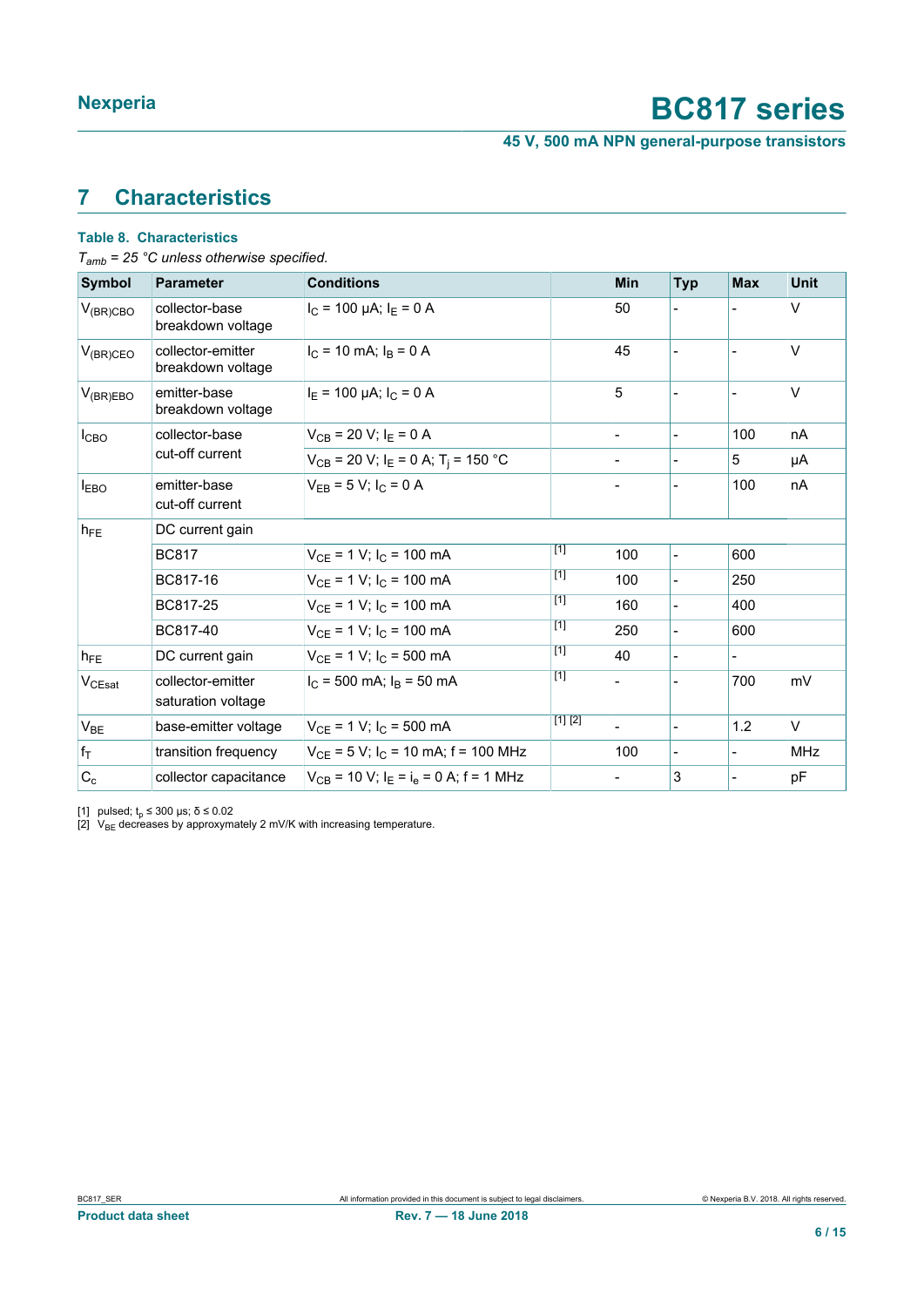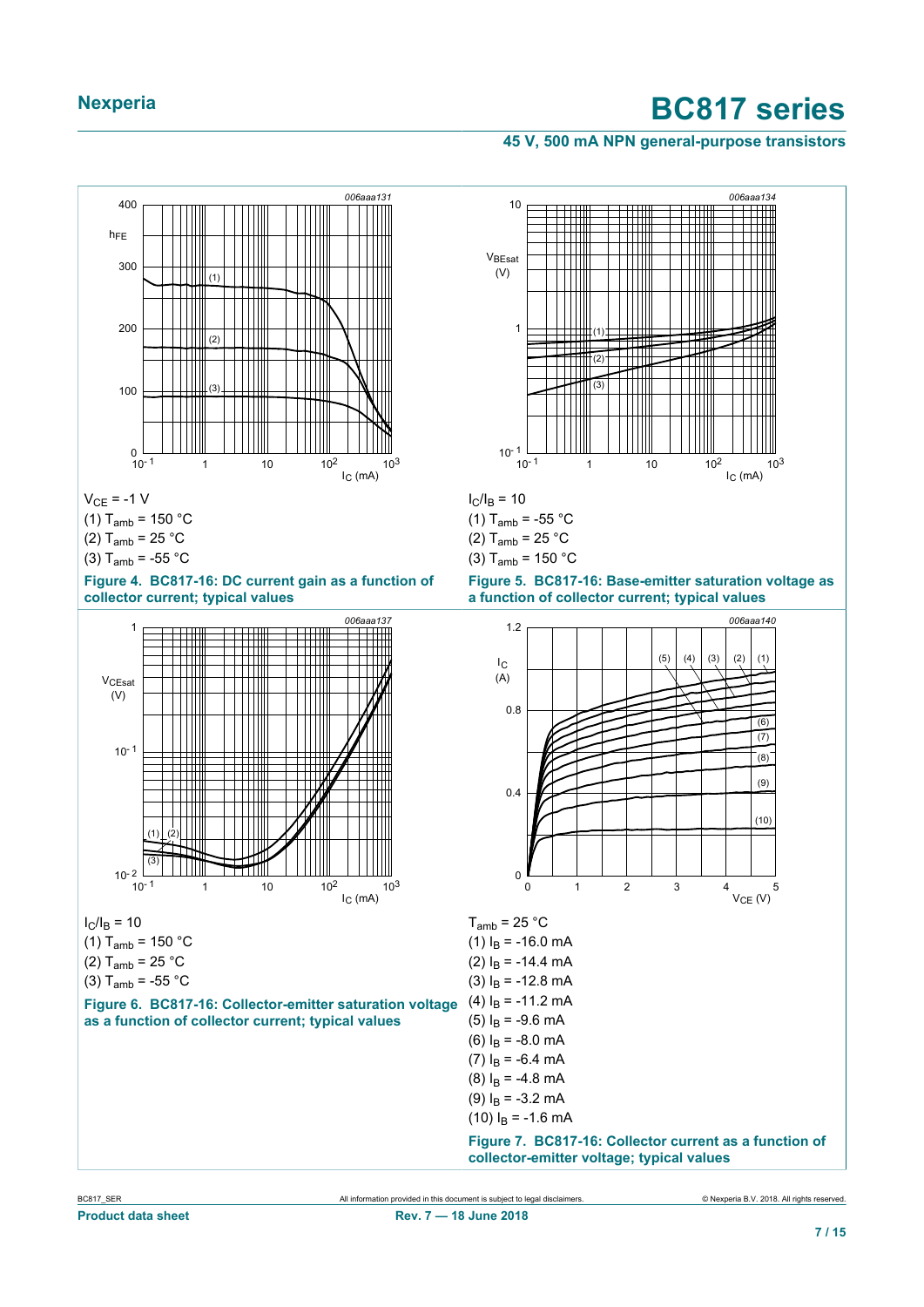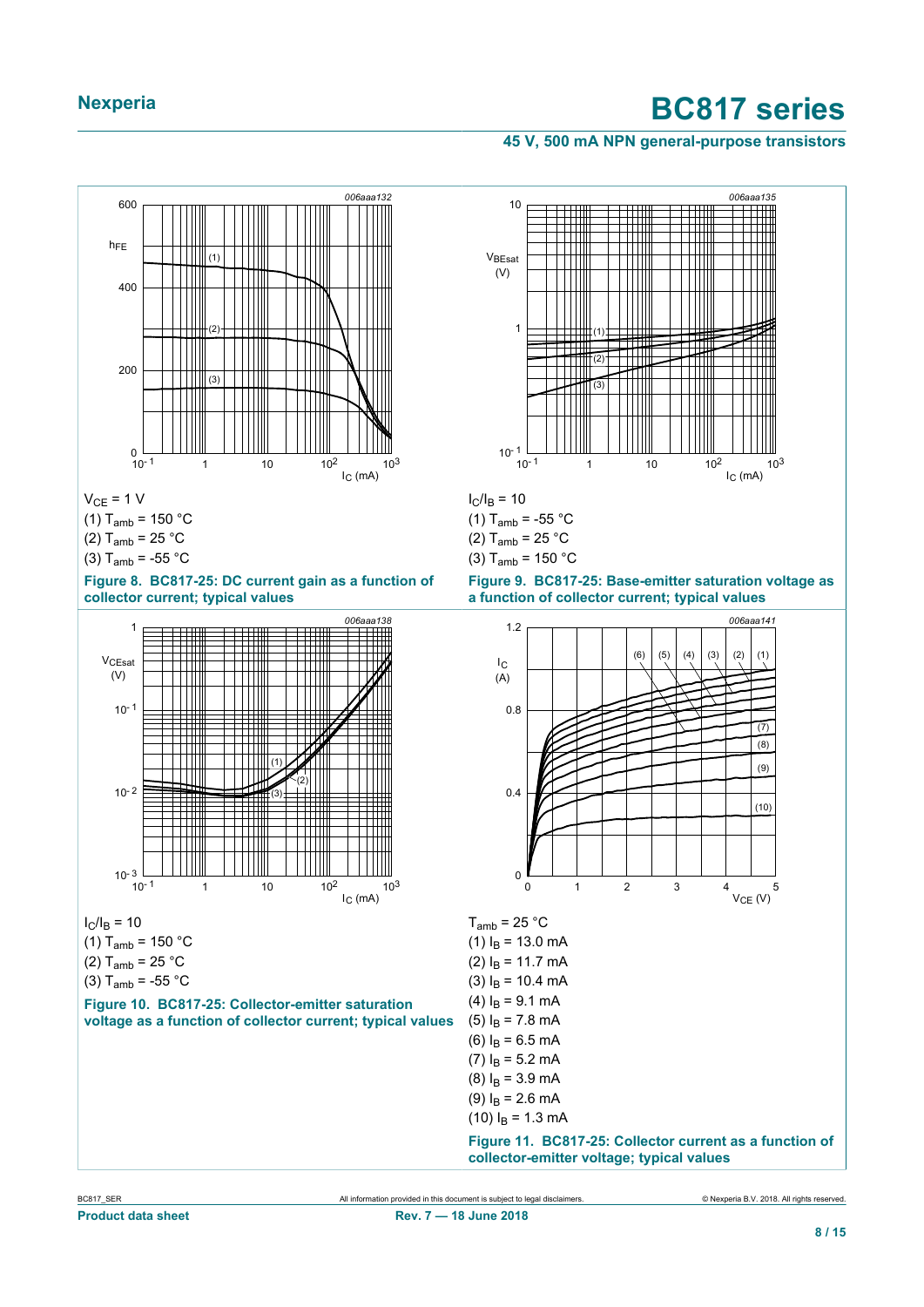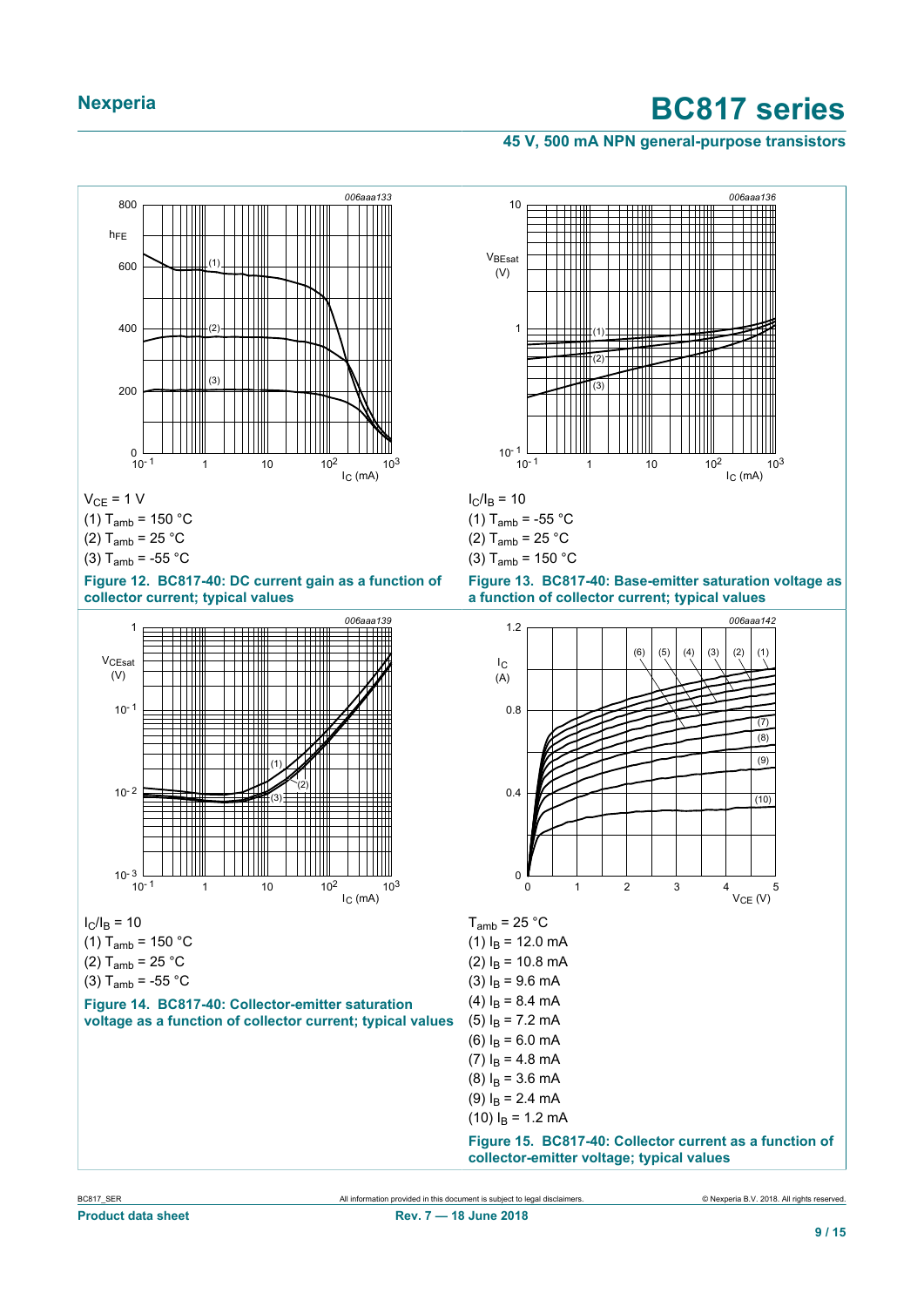**45 V, 500 mA NPN general-purpose transistors**

### <span id="page-9-0"></span>**8 Test information**

### **8.1 Quality information**

<span id="page-9-1"></span>This product has been qualified in accordance with the Automotive Electronics Council (AEC) standard Q101 - Stress test qualification for discrete semiconductors, and is suitable for use in automotive applications.

### <span id="page-9-2"></span>**9 Package outline**

#### **Table 9. Package outline**

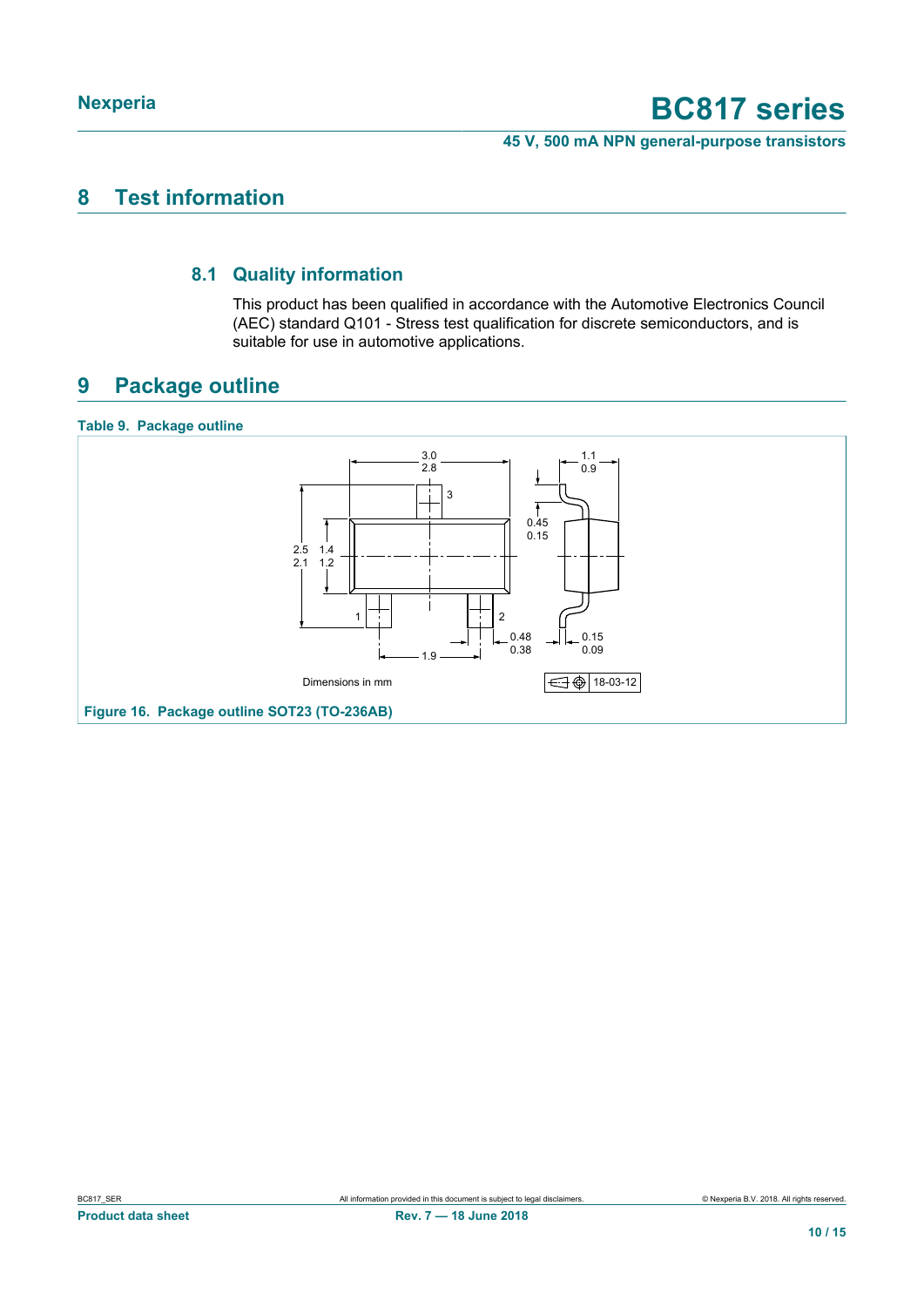**45 V, 500 mA NPN general-purpose transistors**

### <span id="page-10-0"></span>**10 Soldering**

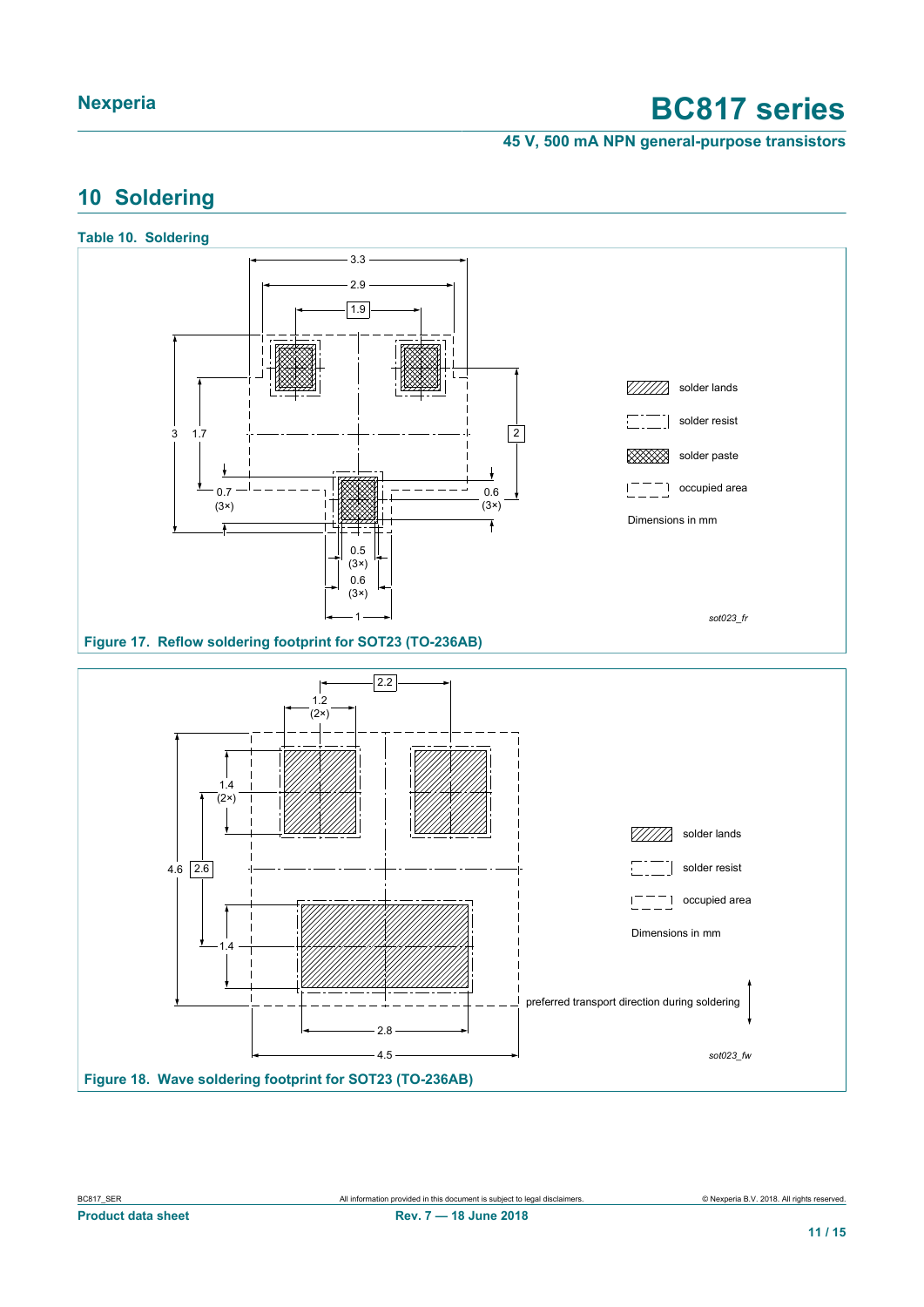**45 V, 500 mA NPN general-purpose transistors**

## <span id="page-11-0"></span>**11 Revision history**

| <b>Document ID</b>        | <b>Release</b>                    | Data sheet status                                                                                                                                                                                                                                                                                                                                                                                                                                                                                                                                                                | <b>Change notice</b>             | <b>Supersedes</b>                          |  |  |
|---------------------------|-----------------------------------|----------------------------------------------------------------------------------------------------------------------------------------------------------------------------------------------------------------------------------------------------------------------------------------------------------------------------------------------------------------------------------------------------------------------------------------------------------------------------------------------------------------------------------------------------------------------------------|----------------------------------|--------------------------------------------|--|--|
|                           | date                              |                                                                                                                                                                                                                                                                                                                                                                                                                                                                                                                                                                                  |                                  |                                            |  |  |
| BC817 v.7                 | 20180618                          | Product data sheet                                                                                                                                                                                                                                                                                                                                                                                                                                                                                                                                                               |                                  | BC817 BC817W BC337<br>V.6                  |  |  |
| Modifications:            | Nexperia.<br>• AEC-Q101 qualified | • The format of this data sheet has been redesigned to comply with the identity guidelines of<br>• Legal texts have been adapted to the new company name where appropriate.<br>• Removed basic types: BC327 and BC807W (separate data sheet).<br>• Added Fig 1. Power derating curves in section "Limiting values" and the thermal graphs as<br>Fig 2. and Fig 3. in section "Thermal characteristics".<br>• Graphs in section "Characteristics" are sorted in new order.<br>• Added sections 8 "Test information" and 9 "Soldering".<br>• Removed Section "Packing information" |                                  |                                            |  |  |
| BC817_BC817W_BC337<br>v.6 | 20091117                          | Product data sheet                                                                                                                                                                                                                                                                                                                                                                                                                                                                                                                                                               |                                  | BC817 BC817W BC337<br>v.5                  |  |  |
| BC817 BC817W BC337<br>v.5 | 20050221                          | Product data sheet                                                                                                                                                                                                                                                                                                                                                                                                                                                                                                                                                               | CPCN200302007F<br>CPCN200405006F | BC817 v.4;<br>BC817W SER v.4;<br>BC337 v.3 |  |  |
| BC817 v.4                 | 20040116                          | <b>Product Specification</b>                                                                                                                                                                                                                                                                                                                                                                                                                                                                                                                                                     |                                  | BC817 v.3                                  |  |  |
| BC817W_SER v.4            | 20040225                          | <b>Product Specification</b>                                                                                                                                                                                                                                                                                                                                                                                                                                                                                                                                                     |                                  | BC817W_SER v.3                             |  |  |
| BC337 v.3                 | 19990415                          | <b>Product Specification</b>                                                                                                                                                                                                                                                                                                                                                                                                                                                                                                                                                     |                                  | BC337 338 CNV v.2                          |  |  |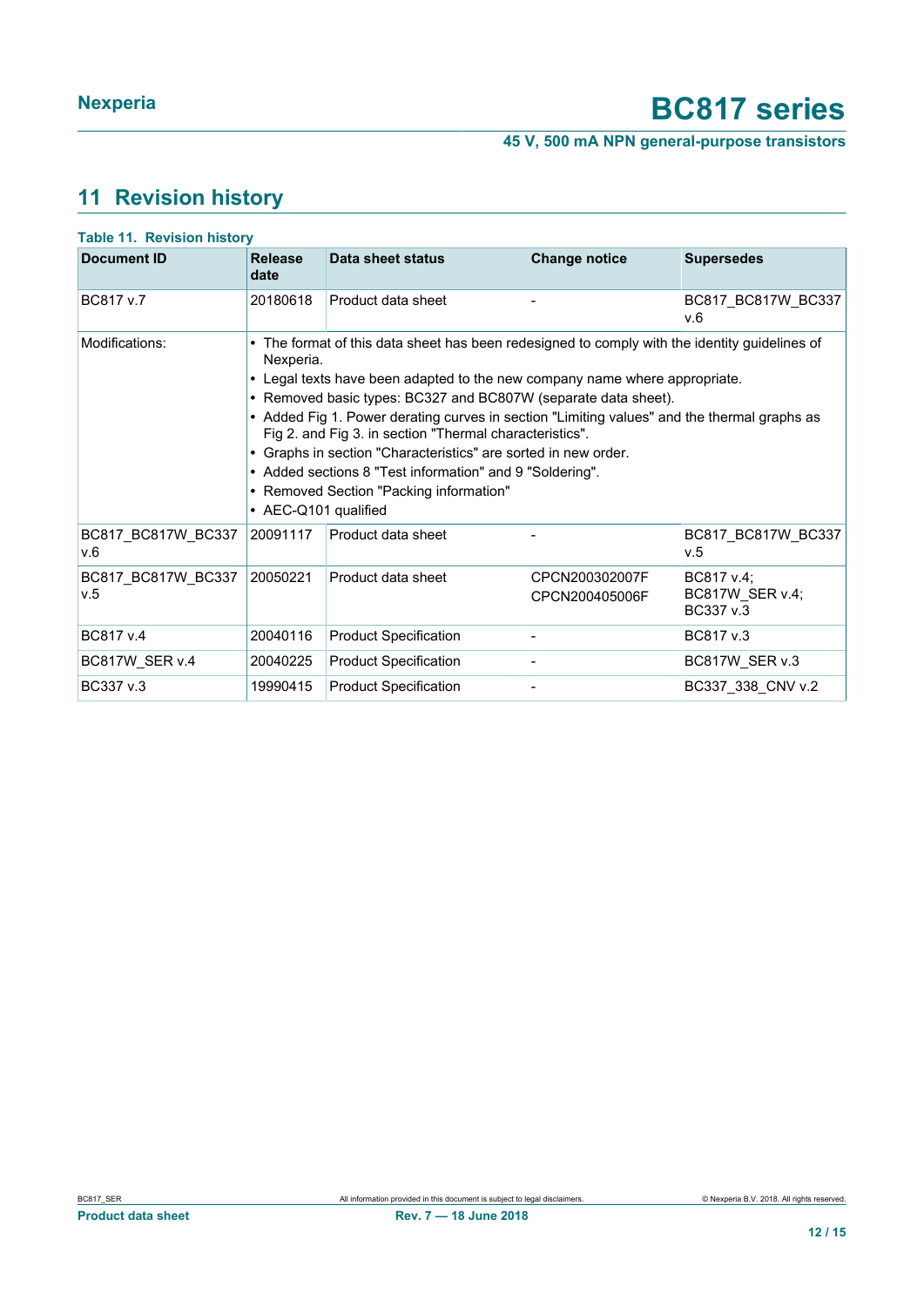#### **45 V, 500 mA NPN general-purpose transistors**

## <span id="page-12-0"></span>**12 Legal information**

### **12.1 Data sheet status**

| Document status <sup>[1][2]</sup> | Product status <sup>[3]</sup> | <b>Definition</b>                                                                        |
|-----------------------------------|-------------------------------|------------------------------------------------------------------------------------------|
| Objective [short] data sheet      | Development                   | This document contains data from the objective specification for product<br>development. |
| Preliminary [short] data sheet    | Qualification                 | This document contains data from the preliminary specification.                          |
| Product [short] data sheet        | Production                    | This document contains the product specification.                                        |

[1] Please consult the most recently issued document before initiating or completing a design.

[2] The term 'short data sheet' is explained in section "Definitions".<br>[3] The product status of device(s) described in this document may

[3] The product status of device(s) described in this document may have changed since this document was published and may differ in case of multiple devices. The latest product status information is available on the Internet at URL http://www.nexperia.com.

### **12.2 Definitions**

**Draft** — The document is a draft version only. The content is still under internal review and subject to formal approval, which may result in modifications or additions. Nexperia does not give any representations or warranties as to the accuracy or completeness of information included herein and shall have no liability for the consequences of use of such information.

**Short data sheet** — A short data sheet is an extract from a full data sheet with the same product type number(s) and title. A short data sheet is intended for quick reference only and should not be relied upon to contain detailed and full information. For detailed and full information see the relevant full data sheet, which is available on request via the local Nexperia sales office. In case of any inconsistency or conflict with the short data sheet, the full data sheet shall prevail.

**Product specification** — The information and data provided in a Product data sheet shall define the specification of the product as agreed between Nexperia and its customer, unless Nexperia and customer have explicitly agreed otherwise in writing. In no event however, shall an agreement be valid in which the Nexperia product is deemed to offer functions and qualities beyond those described in the Product data sheet.

### **12.3 Disclaimers**

**Limited warranty and liability** — Information in this document is believed to be accurate and reliable. However, Nexperia does not give any representations or warranties, expressed or implied, as to the accuracy or completeness of such information and shall have no liability for the consequences of use of such information. Nexperia takes no responsibility for the content in this document if provided by an information source outside of Nexperia. In no event shall Nexperia be liable for any indirect, incidental, punitive, special or consequential damages (including - without limitation lost profits, lost savings, business interruption, costs related to the removal or replacement of any products or rework charges) whether or not such damages are based on tort (including negligence), warranty, breach of contract or any other legal theory. Notwithstanding any damages that customer might incur for any reason whatsoever, Nexperia's aggregate and cumulative liability towards customer for the products described herein shall be limited in accordance with the Terms and conditions of commercial sale of Nexperia.

**Right to make changes** — Nexperia reserves the right to make changes to information published in this document, including without limitation specifications and product descriptions, at any time and without notice. This document supersedes and replaces all information supplied prior to the publication hereof.

**Applications** — Applications that are described herein for any of these products are for illustrative purposes only. Nexperia makes no representation or warranty that such applications will be suitable for the specified use without further testing or modification. Customers are responsible for the design and operation of their applications and products using Nexperia products, and Nexperia accepts no liability for any assistance with applications or customer product design. It is customer's sole responsibility to determine whether the Nexperia product is suitable and fit for the customer's applications and products planned, as well as for the planned application and use of customer's third party customer(s). Customers should provide appropriate design and operating safeguards to minimize the risks associated with their applications and products. Nexperia does not accept any liability related to any default, damage, costs or problem which is based on any weakness or default in the customer's applications or products, or the application or use by customer's third party customer(s). Customer is responsible for doing all necessary testing for the customer's applications and products using Nexperia products in order to avoid a default of the applications and the products or of the application or use by customer's third party customer(s). Nexperia does not accept any liability in this respect.

**Limiting values** — Stress above one or more limiting values (as defined in the Absolute Maximum Ratings System of IEC 60134) will cause permanent damage to the device. Limiting values are stress ratings only and (proper) operation of the device at these or any other conditions above those given in the Recommended operating conditions section (if present) or the Characteristics sections of this document is not warranted. Constant or repeated exposure to limiting values will permanently and irreversibly affect the quality and reliability of the device.

**Terms and conditions of commercial sale** — Nexperia products are sold subject to the general terms and conditions of commercial sale, as published at http://www.nexperia.com/profile/terms, unless otherwise agreed in a valid written individual agreement. In case an individual agreement is concluded only the terms and conditions of the respective agreement shall apply. Nexperia hereby expressly objects to applying the customer's general terms and conditions with regard to the purchase of Nexperia products by customer.

**No offer to sell or license** — Nothing in this document may be interpreted or construed as an offer to sell products that is open for acceptance or the grant, conveyance or implication of any license under any copyrights, patents or other industrial or intellectual property rights.

**Suitability for use in automotive applications** — This Nexperia product has been qualified for use in automotive applications. Unless otherwise agreed in writing, the product is not designed, authorized or warranted to be suitable for use in life support, life-critical or safety-critical systems or equipment, nor in applications where failure or malfunction of an Nexperia product can reasonably be expected to result in personal injury, death or severe property or environmental damage. Nexperia and its suppliers accept no liability for inclusion and/or use of Nexperia products in such equipment or applications and therefore such inclusion and/or use is at the customer's own risk.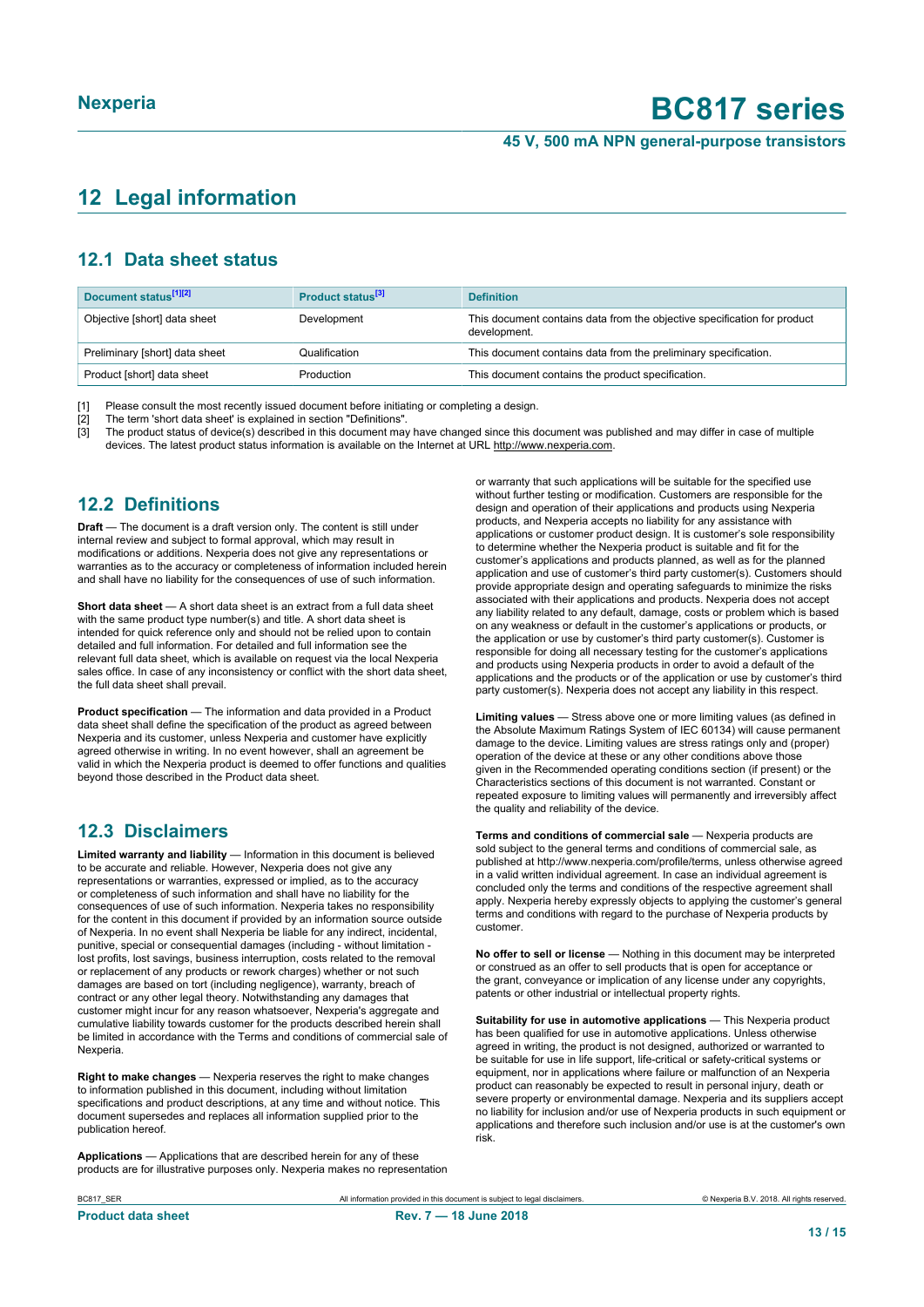### **45 V, 500 mA NPN general-purpose transistors**

**Quick reference data** — The Quick reference data is an extract of the product data given in the Limiting values and Characteristics sections of this document, and as such is not complete, exhaustive or legally binding.

**Export control** — This document as well as the item(s) described herein may be subject to export control regulations. Export might require a prior authorization from competent authorities.

**Translations** — A non-English (translated) version of a document is for reference only. The English version shall prevail in case of any discrepancy between the translated and English versions.

### **12.4 Trademarks**

Notice: All referenced brands, product names, service names and trademarks are the property of their respective owners.